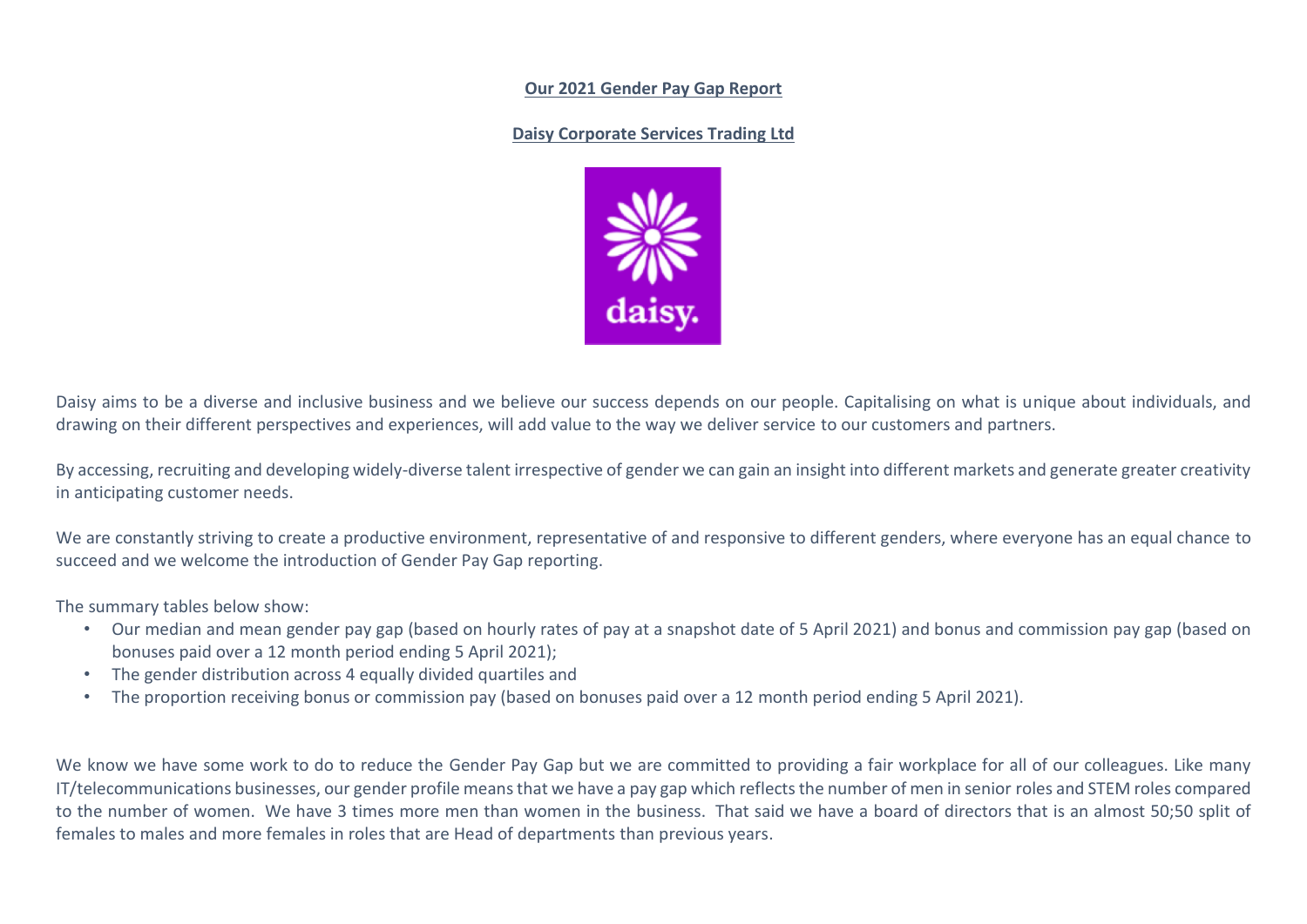# **Pay (snapshot)**

| 2020  |        | 2021 |        |
|-------|--------|------|--------|
| Mean  | Median | Mean | Median |
| 23.1% | 31.2%  | 25%  | 30.6%  |

## **Bonus (YTD)**

| 2020  |        | 2021  |        |
|-------|--------|-------|--------|
| Mean  | Median | Mean  | Median |
| 61.3% | 68.1%  | 42.5% | 25.2%  |

### **Quartiles**

| 2020                     |                              |                          |                           |  |  |  |
|--------------------------|------------------------------|--------------------------|---------------------------|--|--|--|
| <b>Top Quartile</b>      | Upper Middle Quartile        | Lower Middle Quartile    | Lower Quartile            |  |  |  |
| Male 88.6%; Female 11.4% | Male 84.8%; Female 15.2%     | Male 81%; Female 19%     | Male 60.7; Female 39.3%   |  |  |  |
| 2021                     |                              |                          |                           |  |  |  |
| <b>Top Quartile</b>      | <b>Upper Middle Quartile</b> | Lower Middle Quartile    | Lower Quartile            |  |  |  |
| Male 87.8%; Female 12.2% | Male 82.6%; Female 17.4%     | Male 72.2%; Female 27.8% | Male 60.9% ; Female 39.1% |  |  |  |

### **Proportion of Males & Females Receiving Bonus**

| 2020  |        | 2021  |        |
|-------|--------|-------|--------|
| Male  | Female | Male  | Female |
| 33.3% | 34.1%  | 36.0% | 40.1%  |